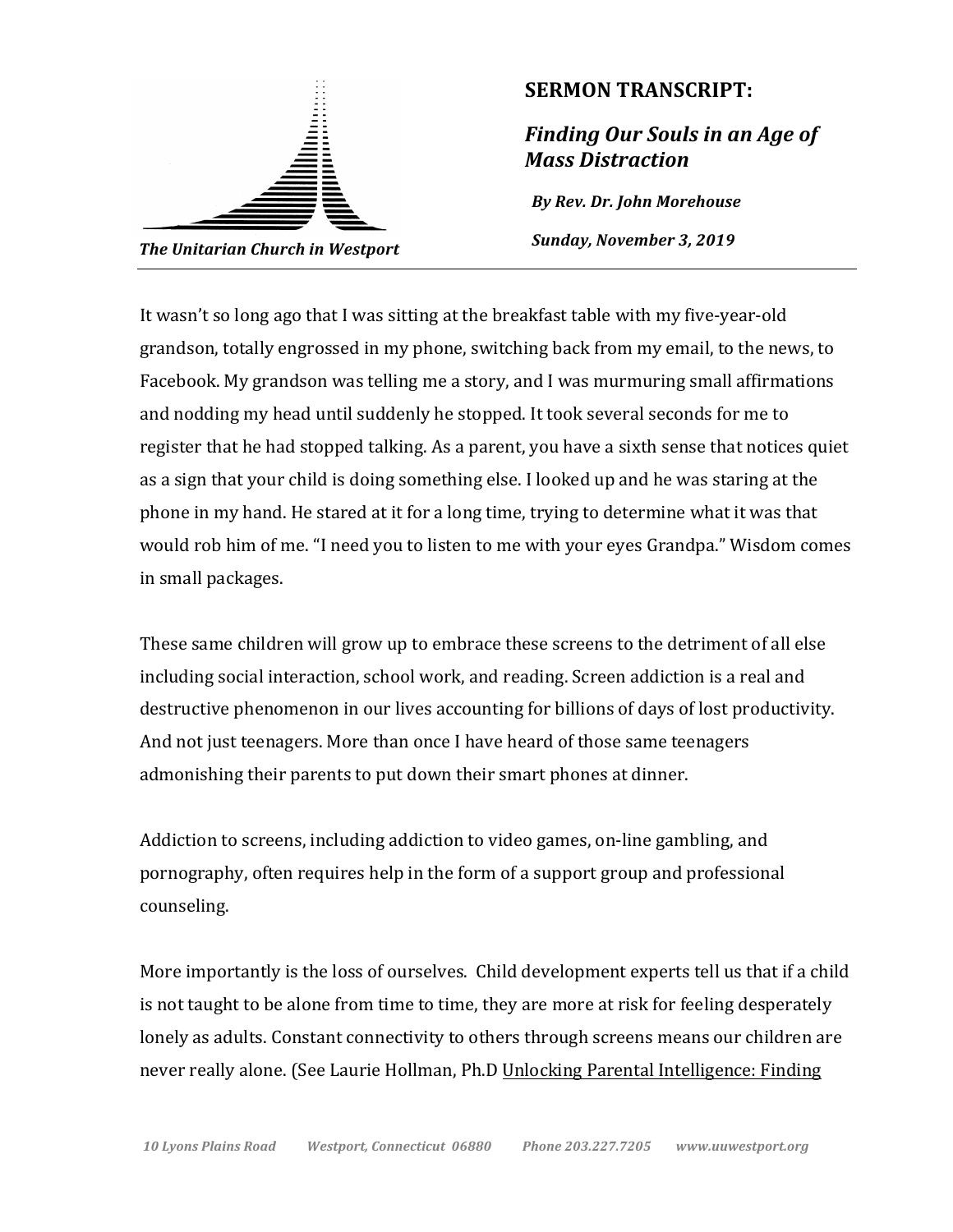Meaning in Your Child's Behavior) Technology at this level implies the loss of our attention to the rest of life, to the ones we love, even to our very souls.

This will not be a Luddite diatribe against the use of technology in our lives. The truth is that technology, especially these little screens we use day in and day out, actually do allow us to perform miracles. At our fingertips is more knowledge than even our ancestors three generations ago could have ever dreamed of having. We are able to communicate with one another like never before. Although I am not sure that what we are doing is really communicating but more on that later.

The fact of the matter is I can't imagine doing my ministry any more efficiently and carefully than I do it now. This little screen permits me to reach you by phone, by video, by text, snapchat or private messaging on any number of platforms, all of which I use, Facebook, Instagram and Twitter. I am able to hold meetings with colleagues across the nation and around the world through virtual meeting rooms like Skype and Zoom. This tool is powerful and often good. And the future, especially the future of human services through the advancement of artificial intelligence, is promising. Virtual doctors already exist, and promise to be even more so in developing countries.

And yet. And yet. We are busier now than we have ever been. The fact of the matter is that parents, yes parents in this room, yearn for a moment to sit still in the company of other adults and find some quiet and spiritual sustenance and not have to run their kids from one place to another. We know that finding volunteers in Family Faith Formation is a challenge, not because parents don't care, (they do), but because our lives are so over programed. There just isn't time to be – well - spiritual. Can you hear me?

And these little screens and their bigger cousins, the iPad, laptops and monitors, literally demand our attention. And attention, our spiritual theme for this month, is what we crave for most in living a meaningful life.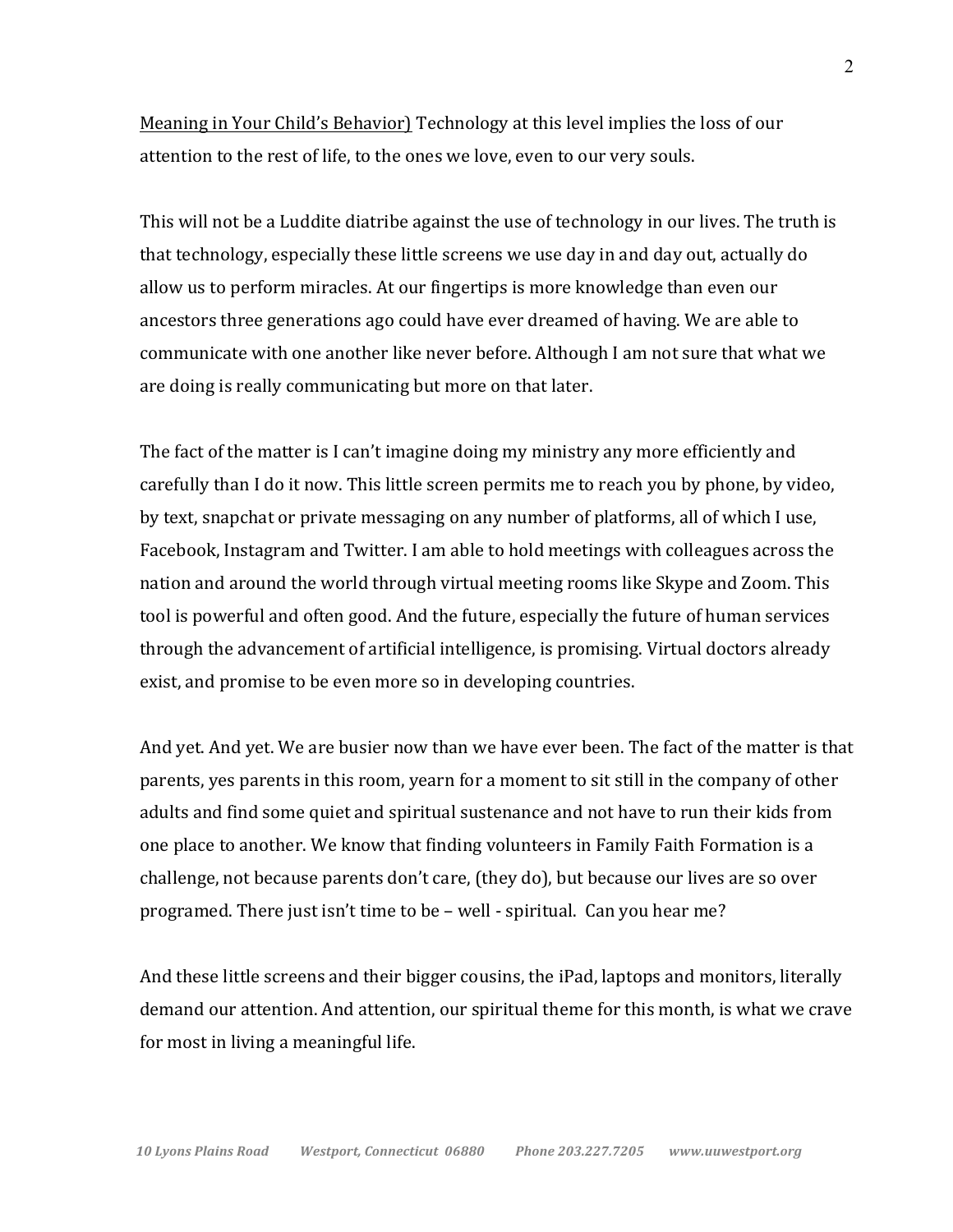Nicholas Carr in his ground breaking book The Shallows: What the Internet is Doing to Our Brains makes a compelling case that our reliance on the internet in general and these screens in the particular has actually changed the structure of our brain, reducing the size of our hippocampus, the center of our short-term memory. By relying on Google for our information we are losing our ability to concentrate for long periods of time as we once did when we would curl up with a good book. The constant ability to surf the web, or click through to the next link, has created a cultural attention deficit disorder which perhaps the prevalence of in children is but a symptom. When we can no longer immerse our consciousness into a book, its nuances, intertwined arguments and plot lines, we lose the ability to find our better selves.

I think it is no coincidence that the deep partisan divide in this country parallels the rise of sound bites and the staccato bursts of anger that we find echoing through the darker corners of Facebook and Twitter. The 280-character limit on a Twitter message only heightens this age of disruption as our own President has mastered with nefarious results. We may call this the Information Age, but it certainly isn't the Wisdom Age.

I have felt this in my own life. I love to read, or perhaps I love the idea of reading, curling up with a good book and really going deep to where the author, if she is skillful, will take me. But the reality is that I rarely read in that way. As your Senior Minister and the CEO of our busy congregation, I spend hours managing email, half of which are the many lists I subscribe to that I rarely open! (Don't worry, all your emails to me are filtered into my primary box, and I do read those – well most of the time, right?) I find my attention span for reading can only last 10-15 minutes before I feel this pull to open my phone. Ten years ago, 30-45 minutes of reading was a regular part of my morning spiritual practice.

Now I read my books by listening to them on Audible, four or five a month. Why? Because I can do that while driving, and I do a lot of driving to meetings and seeing many of you.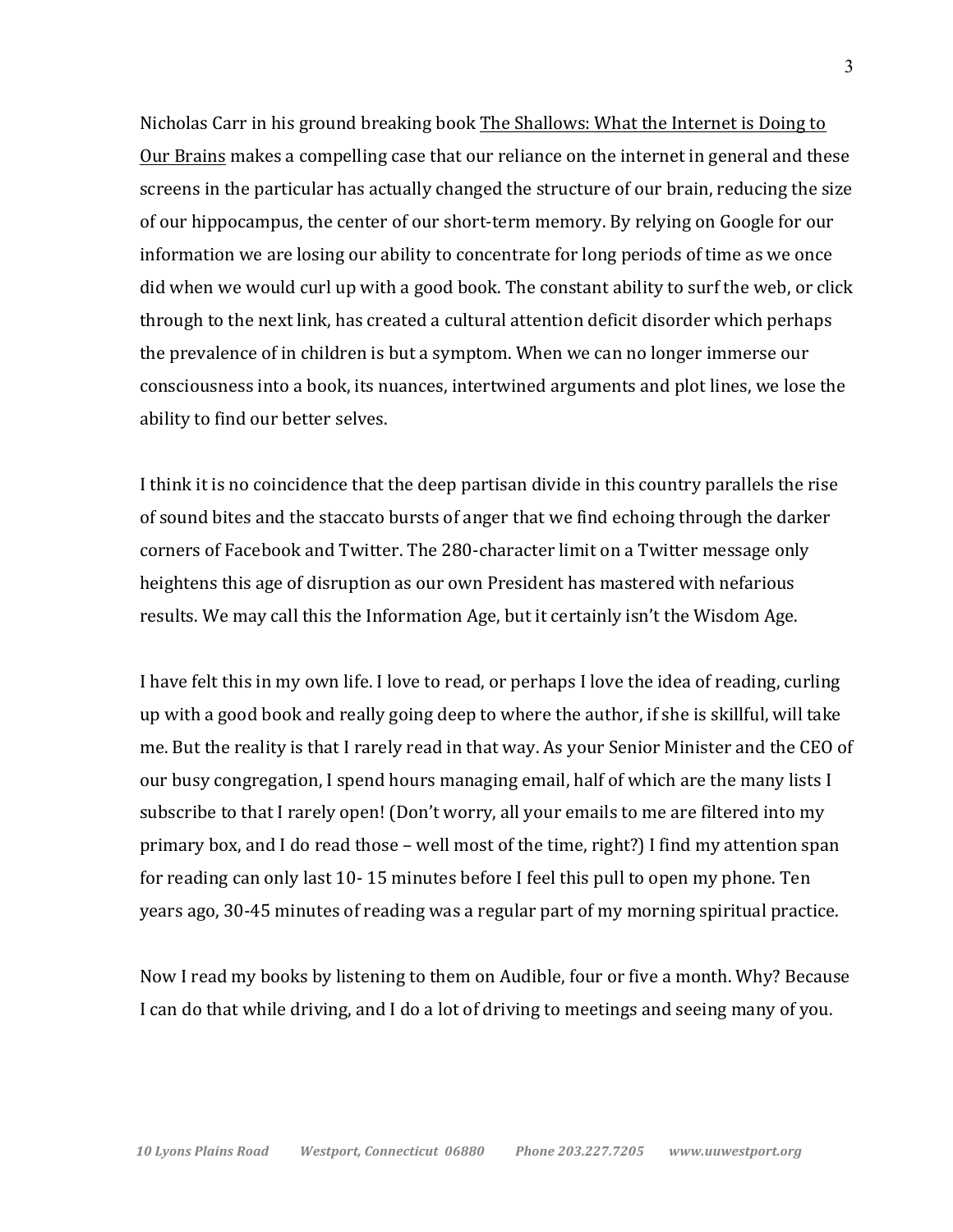I subscribe to several streaming services, which include religious and spiritual topics. I text more often with my kids than call them; jeepers I do some of my best pastoral care by text with some of you! I have learned how to cull the internet for worthy and well sourced material, mostly because other colleagues have done that for me which I learn about through my Facebook groups. I don't spend a lot of time posting on social media mostly because I don't have the time for it. Although my staff would like me to do more of that.

I wouldn't say I have lost my soul but I do have to keep it close to me so that it doesn't wander off. Anyone else feel this way?

So what is to be done with our reliance, if not addiction, to our devices and the loss of attention these bring? The irony is that the internet has trained our minds to do what we are actually evolutionarily adapted to do; to let our eyes and senses wander across the Savanna. Out there is both nourishment and danger, just as in here (hold up phone) there is nourishment and danger.

Sherry Turkle who teaches sociology at MIT and is author of the book Alone Together: Why We Expect More from Technology and Less from Each Other says that forsaking technology is not the answer to finding our souls. Technology is here to stay and it is likely to become even more ubiquitous (imagine cerebral implants for instance). Turkle suggests that we learn to relate to technology by retraining ourselves to use it as a tool and not as a master. Turn off your alerts for instance, except for the one that reports how much screen time you had today. Put your phone on the other side of your bedroom, not next to your bed, or sadly in your bed, where you ought to be doing other things. Consider a digital Sabbath, one day or even a morning when you don't look at your phone, TV or any other screen. Declare email bankruptcy. Send a message to all those who wrote you that you have five thousand messages in your inbox and they will be deleted and if you have further business with me, try again. Go for a long walk and leave your phone at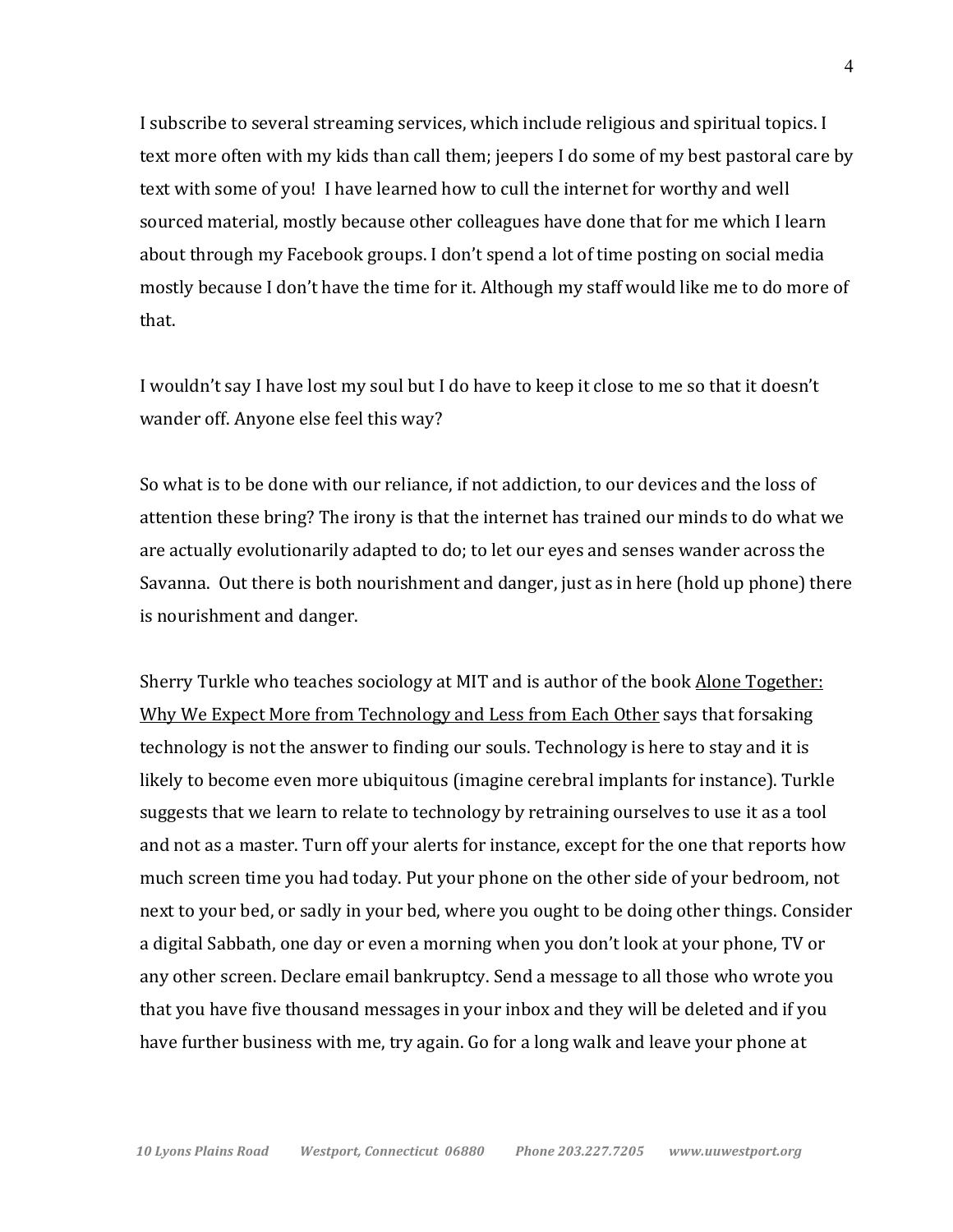home. That uneasy feeling you have by doing this, is just the separation beginning to work.

But even more so, especially if you find yourself unable to let go of that screen, consider getting help. No kidding. I did. You can too. Our Addictions and Recovery Ministry is here to help with support groups and other professional resources, so you are not alone.

While it may be challenging to find our souls again, in this age of mass distraction, a distraction that costs us so much personally and as citizens of the world, it can be done. David Brooks in his deeply satisfying book The Second Mountain: The Quest for a Moral Life, defines the soul as that part of us beyond the physical and mental that cannot be compromised, that part of us which dances as if no one were watching. Our soul is our character, our inner self, that still small voice within, or, as Emerson waxed, "the very perceiver of truth...the wise silence, the universal beauty." We know it when we find it, the stirring of music, the rush of crisp autumn air into our weary lungs, the teary moment of watching your children play, the warmth of a touch.

Brooks suggests, and I concur, that we can find our souls only when we let go of what holds us to our pedestrian world. When Moses killed an Egyptian slave master for his treatment of a fellow Jew and fled Egypt to wander the wilderness and escape his identity, he had lost his soul. It was only when a lamb had wandered off from his flock that he finally found himself, lamb in his arms, far away from the familiar. There, and only there, did God come to him in the image of a burning bush to call him back to himself and his mission. Only in the wilderness did he find his soul. (Ibid, Brooks, Second Mountain) And so it could be for any of us who have lost that attention to self. The wilderness, or the wildness as Thoreau penned in Walden Pond, need not be far. It could be inside of us just waiting to be found.

I have done my share of wandering into the wilderness, both literally and figuratively. My practice of morning walking, without my phone, gives me that sense of return. But so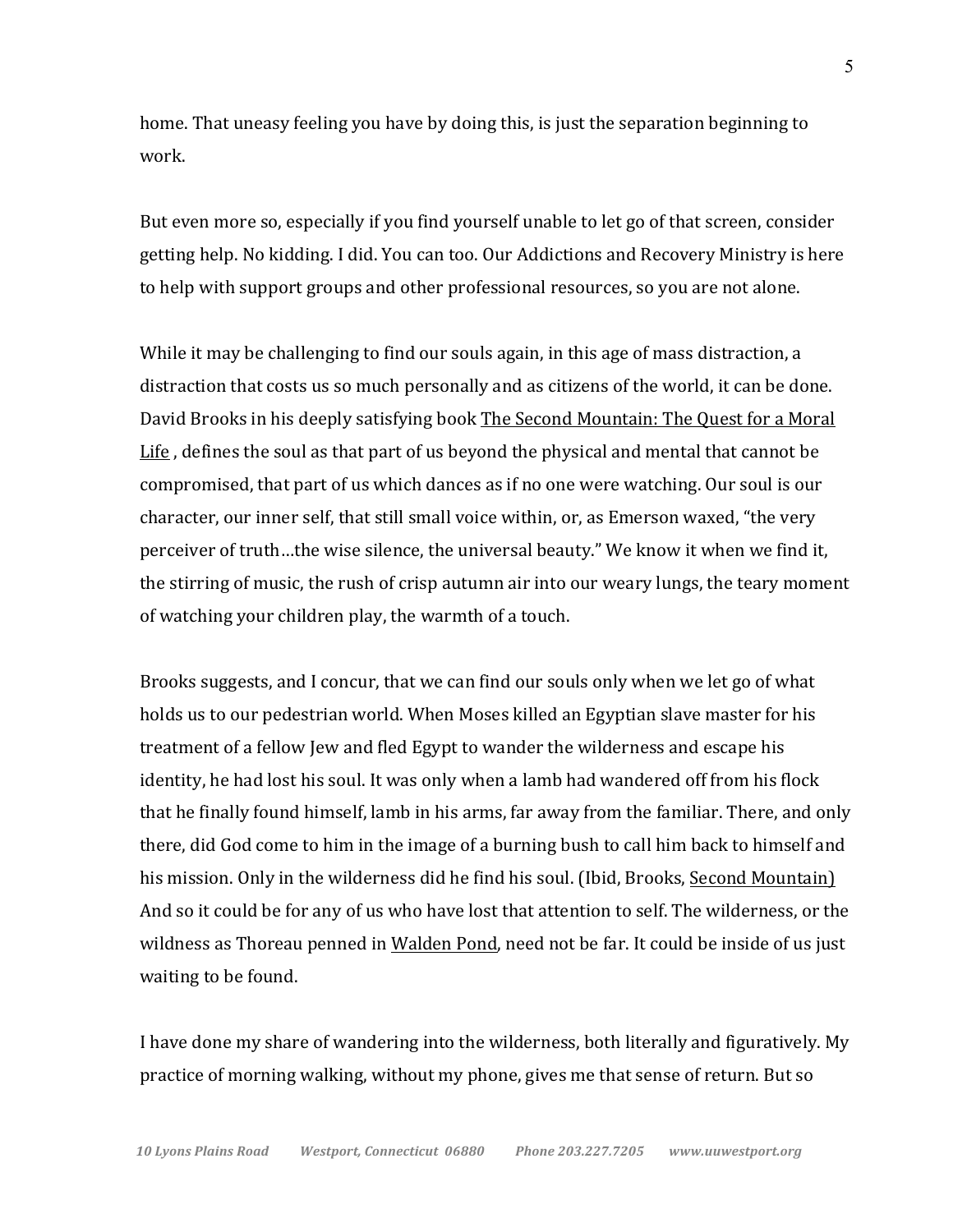does a day spent with my beloved, doing nothing special except not checking my phone. I knew someone who had travelled the world and at the end of her long life, sat, often alone in her apartment. Far from lonely, she told me, she spent her time simply sitting, Zazen. With the journeys and turns of her memories as her soul guides. "Time" she told me "is so much richer now."

David Brooks talks about the Greek concept of Kronos. The deeper time, the time that actually slows down once we let go of all that is holding us. The time we feel when we are with the ones we love, or at the end of life. (Ibid, Brooks, Second Mountain) Many times I have witnessed how facing a terminal illness reveals our deepest soul. The richness that comes from facing mortality focuses our life and its meaning like nothing else. It's not unusual to hear people speak of their disease as a gift, much as those who have near death experiences talk of the gift of returning to life. But we must be willing to travel both paths, positive and negative, if we are to really find our souls.

You won't find this meaning on your phone. You won't find it on Facebook. You might catch a glimpse, but the Leopard of death that stalks us doesn't show up virtually, only with all her strength and fear and hope, is she revealed to us, mere mortals that we are.

The same Grandson who implored me to listen with my eyes, now 16, sent me a piece from the late author David Foster Wallace who, having battled depression his entire life, took his own life at the age of 46. Several years before his death, Wallace gave the commencement address at Kenyon College. Unlike other addresses, Wallace suggested that the real power of education is in understanding the true nature of reality: beyond the distractions of screens and petty moments of self-location, there exists a freedom to truly pay attention to the wilderness of our minds, and the soul of our everyday living. Permit me to close with his words, which I find both haunting and inspiring:

"Our own present culture has harnessed these forces in ways that have yielded extraordinary wealth and comfort and personal freedom. The freedom to be lords of our